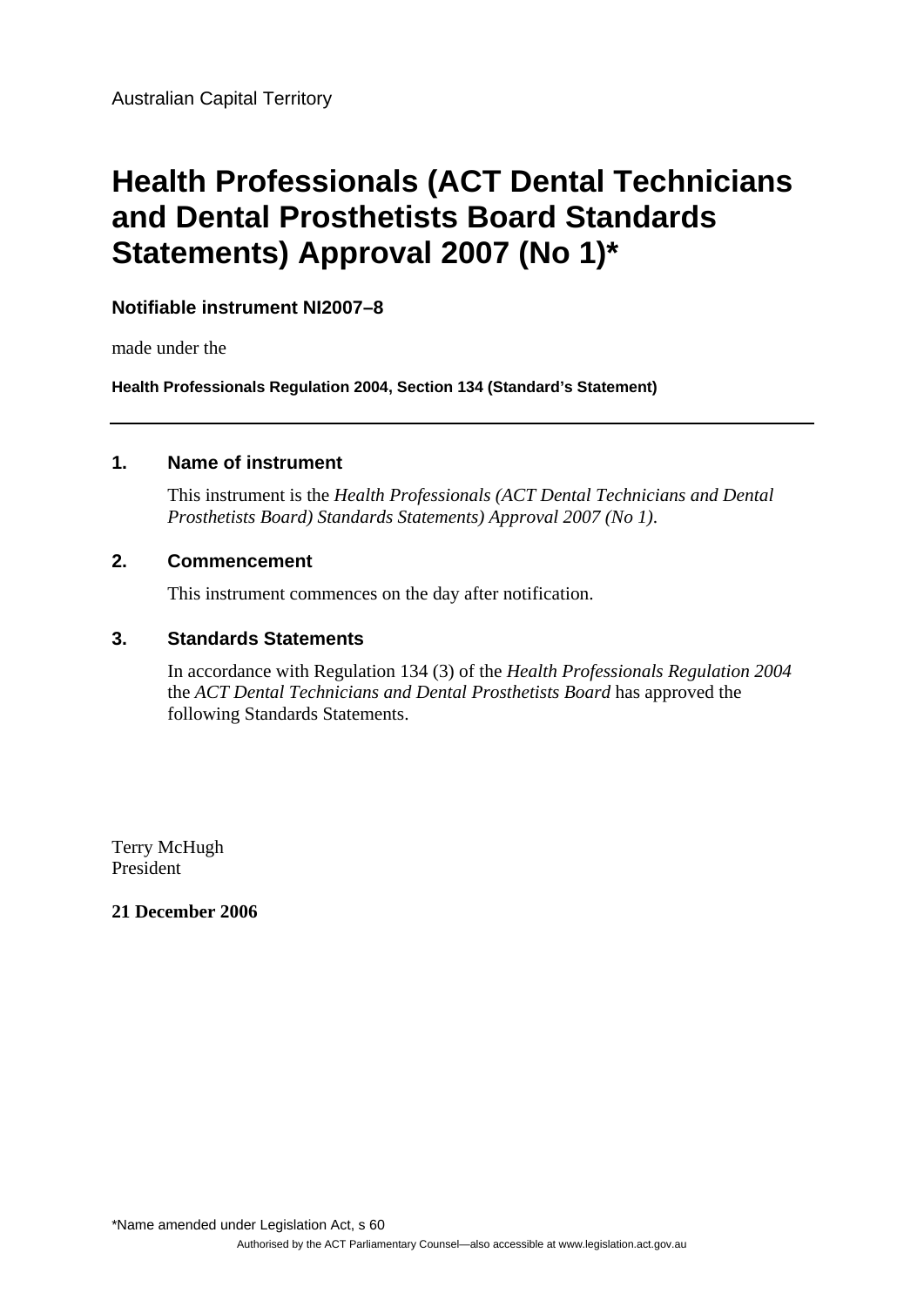# **STANDARDS STATEMENTS**

# **CONTENTS**

- 1. Standards of Practice for ACT Allied Health Professionals
- 2. Competency Standards for Dental Technicians and Dental Prosthetists in Australia
- 3. Professional Practice Standards Records
- 4. Continuing Professional Development
- 5. Scope of Practice for Dental Prosthetists
- 6. Scope of Practice for Dental Technicians
- 7. Infection Control
- 8. Recency of Practice
- 9. Code of Ethics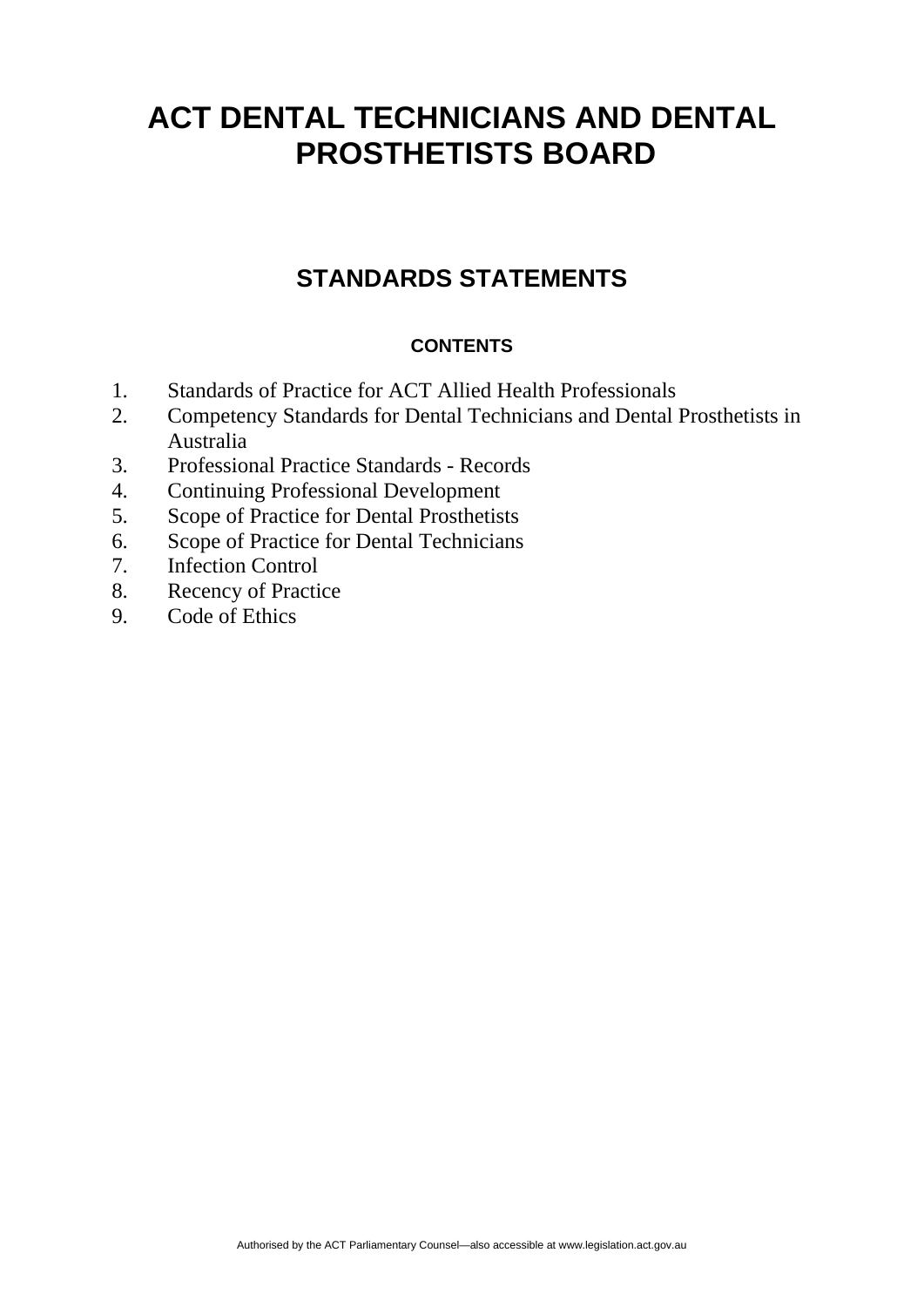**Standards Statements issued by the ACT Dental Technicians and Dental Prosthetists Board are designed to raise awareness of the standard of practice required from a dental technician or dental prosthetist to be competent to practise, or to help the dental technician or dental prosthetist improve his or her suitability to practice. The information contained in these statements is to be used as a guideline for dental technicians and dental prosthetists to follow and reflects the interpretation of the**  *Health Professionals Act 2004* **by the Board. Non-adherence or breach of the statements may be grounds for a finding of a breach of the Act.** 

**Disclaimer** 

**In the case of any conflict or discrepancy between this document and legislation, the legislation prevails.**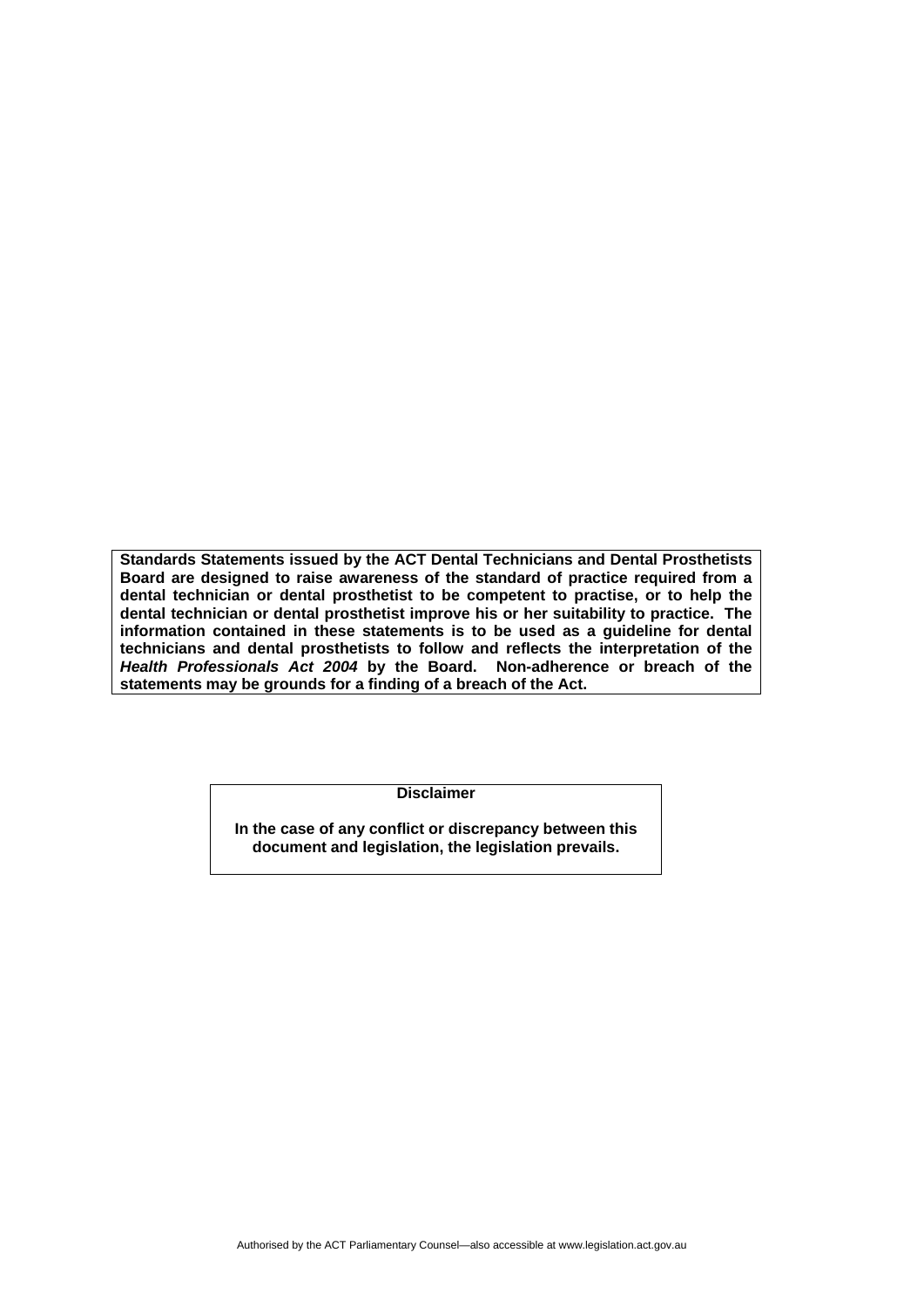#### **PREFACE**

The ACT Dental Technicians and Dental Prosthetists Board has developed a number of standards statements to guide dental technicians and dental prosthetists on technical, legal and ethical issues. The Board believes that these standards reflect the high standards of service and care expected in the ACT. The legislation governing practice in the Territory is the *Health Professionals Act 2004.* In the case of any conflict or discrepancy between the standards statements and Act, the Act prevails.

Comments about the policies would be welcomed and should be directed to the Board's Executive Officer.

Members of the Board hope you will find these statements useful.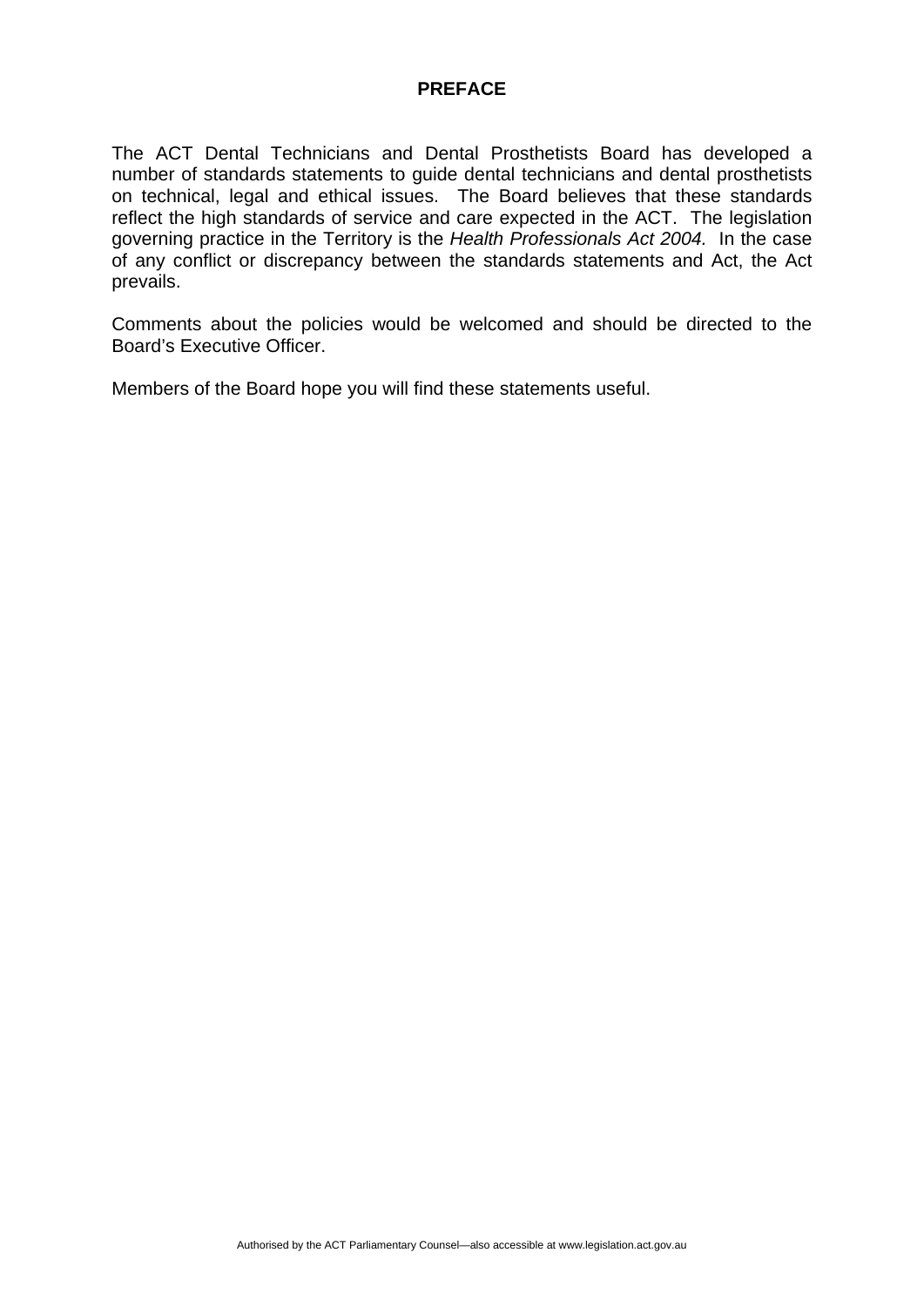# STANDARDS STATEMENT

# 1. Standards of Practice for ACT Allied Health Professionals

The Board endorses the Standards of Practice for Allied Health Professionals ACT Health September 2004 published in May 2005 – Publication No 05/0471 (2000). Dental technicians and dental prosthetists are required to comply with the standards of practice included in that publication.

Incorporated dental technicians and dental prosthetists will meet the Board's standard if each registered director of the incorporated dental technician and dental prosthetist meets the standard.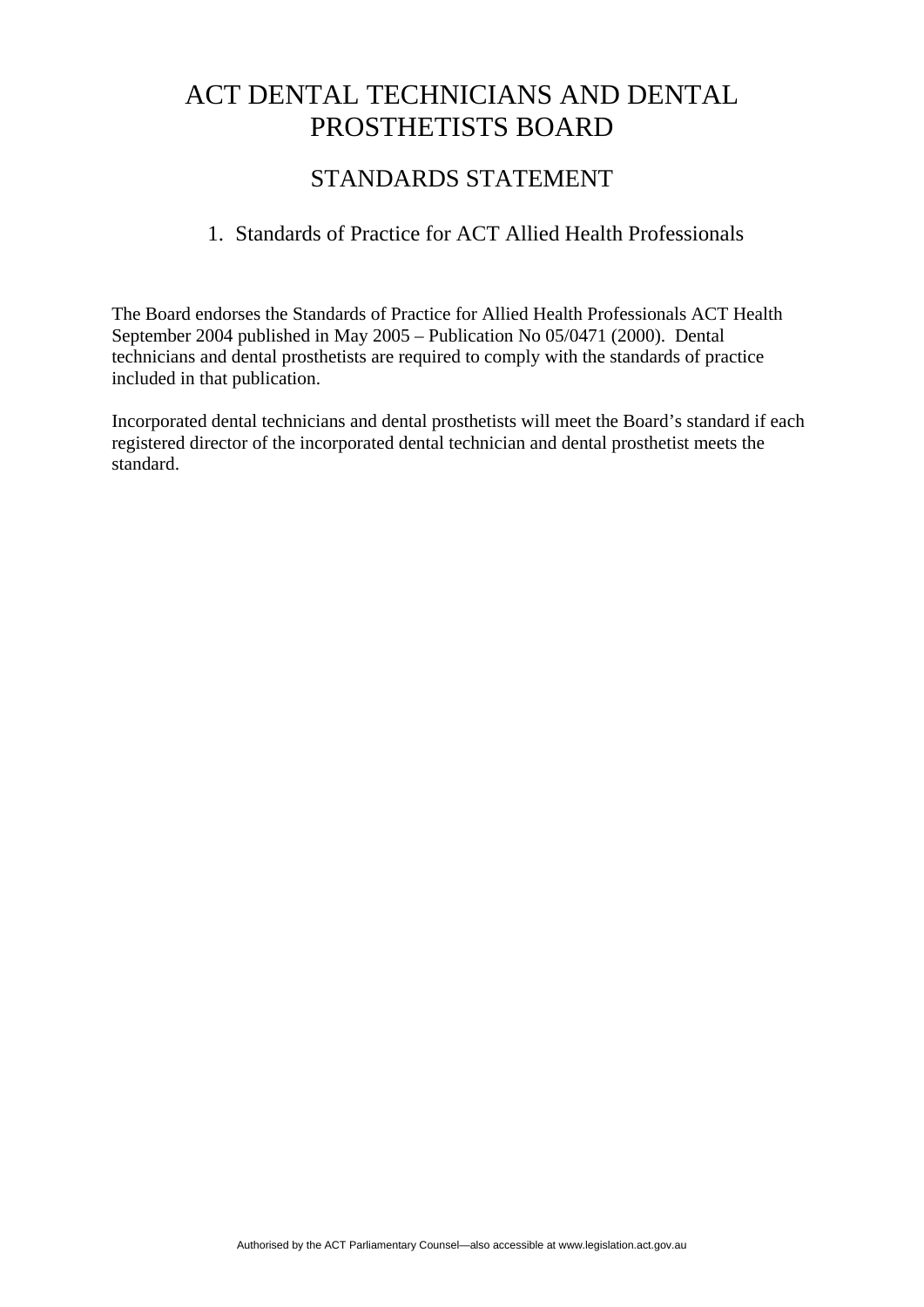# STANDARDS STATEMENT

# 2. Competency Standards for Dental Technicians and Dental Prosthetists in Australia

Registrants must be competent to provide the services that they offer. A registrant must not practise in an area in which he or she is not competent to practise unless under the supervision of a registrant who is competent to practise in the area until competency is established.

The Board endorses competency standards for dental technicians and dental prosthetists that have been endorsed by the Council of Registering Authorities for dental technicians and dental prosthetists (CORA).

Incorporated registrants will meet the Board's competency standard if each director of the incorporated registrants meets the competency standard.

A registrant must provide evidence that he or she is competent to provide the services that he or she offers when applying for registration or for renewal of registration. A person may declare that he or she is competent if the person has appropriate qualifications, has recency of practice and has complied with the Board's standards statement on continuing professional development.

The Board may require applicants to complete, to the satisfaction of the Board, training courses and/or supervised practice determined by the Board before approving applications for renewal of registration or re-registration.

Registrants who have not practised for a period of two years must demonstrate to the satisfaction of the Board that they have maintained competencies to the satisfaction of the Board during the period in order to be registered.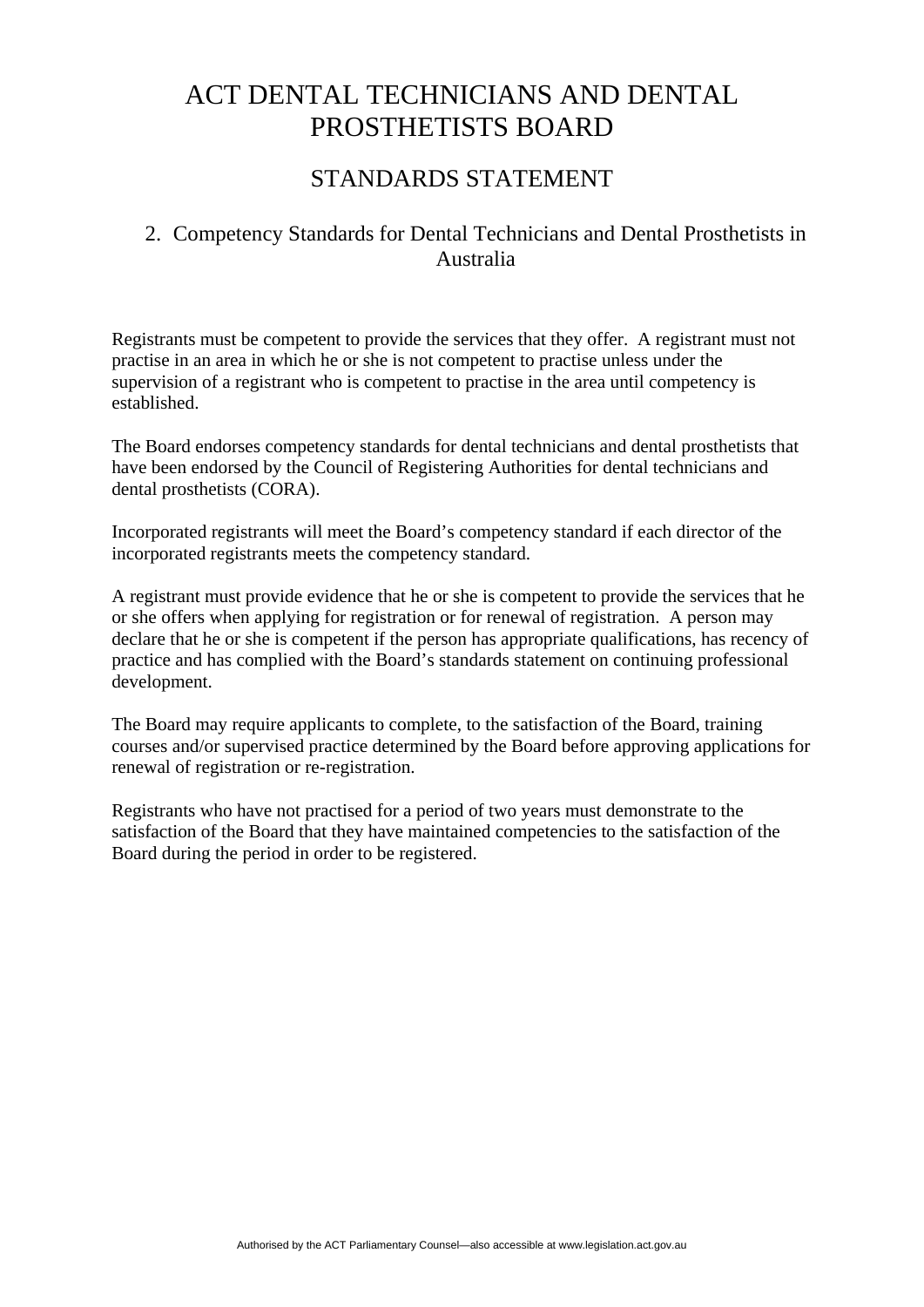# STANDARDS STATEMENT

# 3. Professional Practice Standards - Records

## **1.1 Purpose**

This Code of Practice has been developed to ensure that dental care providers (dental technicians and dental prosthetists) maintain records that serve the best interests of their patients by ensuring patient safety and continuity of patient care.

## **1.2 Scope**

All dental care providers must, while exercising their professional judgement in each particular case, maintain their records at a standard that satisfies the purpose of this code.

This code prescribes minimum requirements for dental records whether they are in paper-based or electronic form.

There are a number of laws that impinge on the keeping of records and dental care providers must manage their dental records in accordance with both this Code of Practice and the requirements of State and Commonwealth law. If there is an inconsistency between this Code of Practice and the provisions of any Act or Regulation, the provisions of the Act or Regulation prevail.

## **2 INTRODUCTION**

#### **2.1 Why make records?**

- A record of each patient visit is an essential part of the practice of dentistry.
- Accurate dental records assist in the efficient and complete delivery of care in the event of another clinician assuming that patient's treatment. Records also provide a means of continuity in documentation and patient care.
- Good dental records facilitate high-quality, comprehensive care by making detailed and relevant patient information (both current and historical) readily available to treating dental care providers.
- Dental records can play an important role in the identification of deceased persons.
- Dental records can provide a repository of valuable information for teaching, education and research.
- Dental records form the basis for retrieval of treatment details in the case of a dispute or the requirement to provide evidence.

## **3 MINIMUM REQUIREMENTS FOR DENTAL RECORDS**

The following describes the minimum requirements for dental records. This is, in the Board's view, the minimum standard for public safety. The details that are recorded for any specific patient will be determined on a case by case basis, but practitioners must always be guided in their decisions by the purpose for which records are kept, as detailed in this Code of Practice.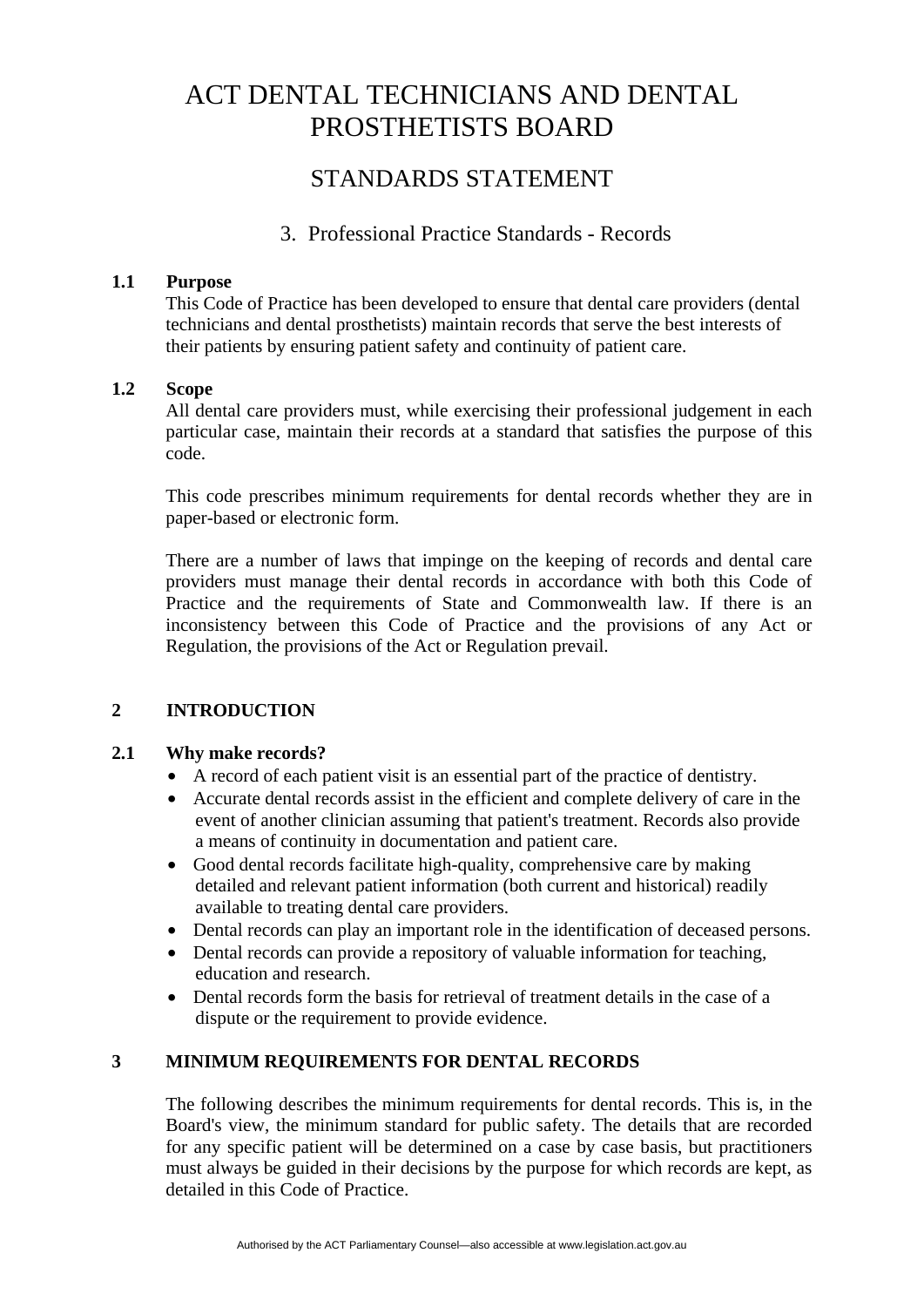## **3.1 The Requirements**

## **How and when is information to be recorded?**

- .A dental record must be made at the time of the appointment or as soon thereafter as practicable.
- Entries on dental records must be made in chronological order.
- Records must be accurate and concise and be promptly retrievable when required.
- Dental records must be readily understandable by any third party (particularly another dental care provider).
- Corrections made to records must not remove the original information the person must strike out the incorrect words and rewrite the correct words.
- All comments must be couched in objective, unemotional language.
- The treating dental care provider must not delegate responsibility for the accuracy of medical and dental information to another person.

## **What information is to be recorded?**

- Identifying details of the patient.
- The date of each visit.
- Clear documentation describing:
	- $\triangleright$  the presenting complaint
	- $\triangleright$  relevant history
	- $\triangleright$  clinical findings
	- $\triangleright$  diagnosis
	- $\triangleright$  treatment plans
	- $\triangleright$  patient consent
- Completed and up to date medical history questionnaires.
- Information about the type of examination that has been conducted.
- All findings, observations made and procedures carried out.
- Any relevant communication with or about the patient.
- Details of people contributing to the dental record.
- The date, the treatment and identification of the dental care provider for each appointment.
- Unusual sequelae to treatment.
- Estimates or quotations of fees.
- All referrals to and from other practitioners.

# **4 OTHER MATTERS**

## **4.1 The duty to keep patient information confidential**

Dental care providers have a legal and ethical responsibility to keep patient information confidential. Obligations are set out in a number of State and Commonwealth statutes, including the *Health Records (Privacy and Access) Act 1997*. This legislation prescribes how an individual's information is to be handled by a dental care provider. The Community and Health Services Complaints Commissioner can provide advice on the provision of access to records by persons.

Patients in the public sector may access or correct their dental records by applying under the *Freedom of Information Act 1982* to the institution currently providing their dental care.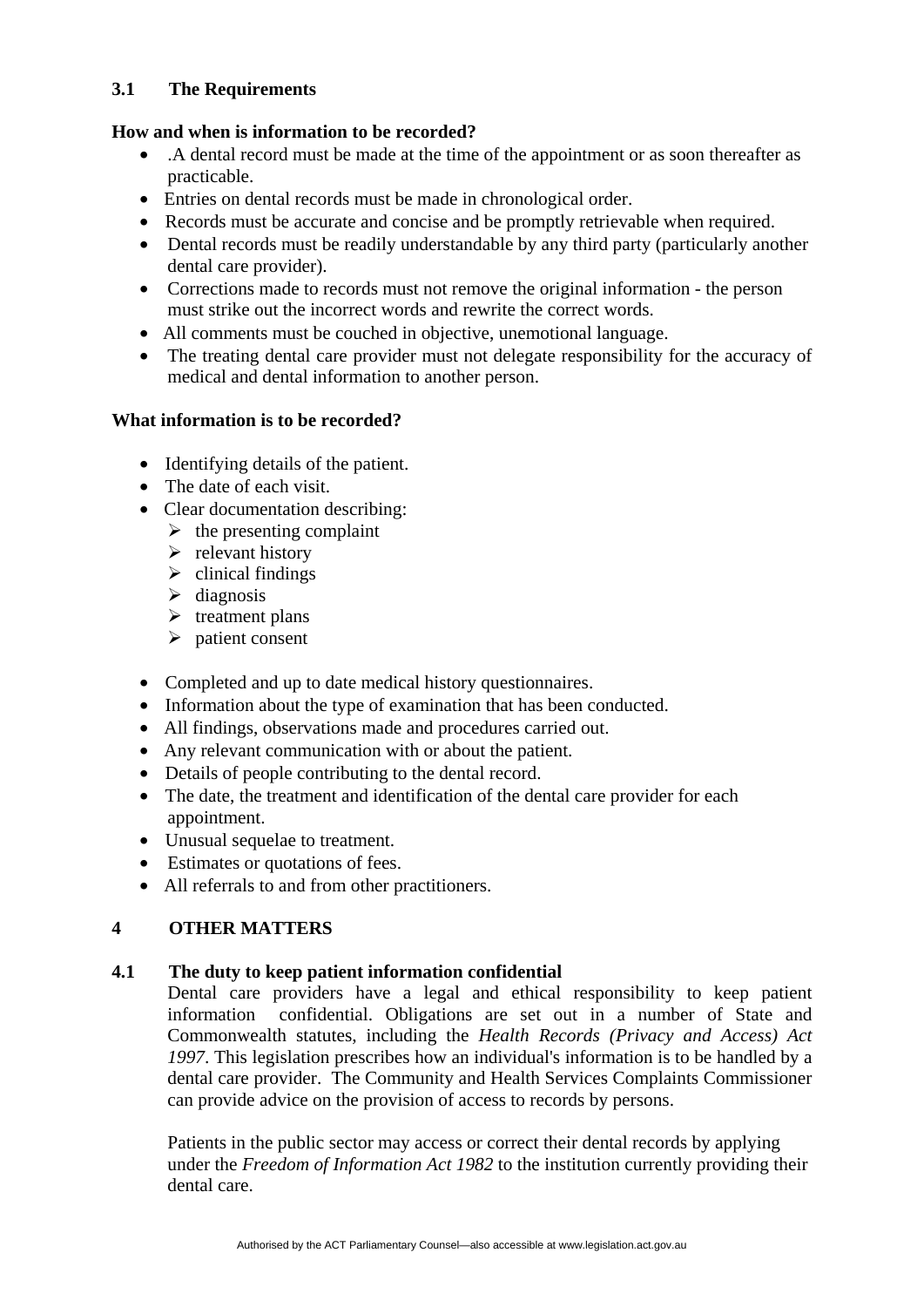## **4.3 Retention of dental records**

The circumstances in which records may be deleted or transferred are detailed in privacy legislation and dental care providers must comply with those legal requirements.

## **3.1 Privacy and Access Laws**

A summary of the principles is as follows:

- 1. Personal health information must only be recorded when it is relevant to the health service being provided.
- 2. The consumer should know why the information is being collected and who will have access to it.
- 3. Requests for information should not be intrusive. The collector must ensure that the information is accurate and relevant to the purpose for which it is collected.
- 4. Information must be stored safely and securely.
- 5. If consumers ask, providers must let consumers know whether they possess records containing their personal health information and how to go about obtaining access to the information.
- 6. The only people who can have access to information in a personal health records are:
	- the consumer:
	- members of the treating team;
	- people with responsibility for the management, funding or quality of the health service; and
	- any others with specific legal authority.
- 7. Health records cannot be altered, but:
	- Accurate information can be added by record keepers where inaccurate information is found in a record;
	- Statements provided by consumers can be added where the consumer disagrees with information or opinions in the record; and
	- Incorrect or misleading information can be kept separate from the copy of the record which is used on a day to day basis.
	- 8. The record keeper must ensure that the information in the record is up to date and accurate, particularly if the information is provided in confidence and therefore not available to the consumer.

9. Information in a health record must only be used for treatment purposes,

unless:

- The consumer has consented to its use for another purpose;
- The use is necessary to avoid a risk to life or health; or
- The use is required or authorised by law.
- 10. Information in a health record can only be disclosed to people other than the consumer and the treating team if:
- The consumer has consented to its disclosure;
- The disclosure is necessary to avoid a risk to life or health;
- The disclosure is required or authorised by law; or
- An immediate family member needs to be consulted in an emergency.
- 11. Subject to the specific provisions of the legislation:
	- records must be kept for at least seven years after the final entry;
	- records relating to the treatment of children should be retained at least until the individual attains the age of 25 years.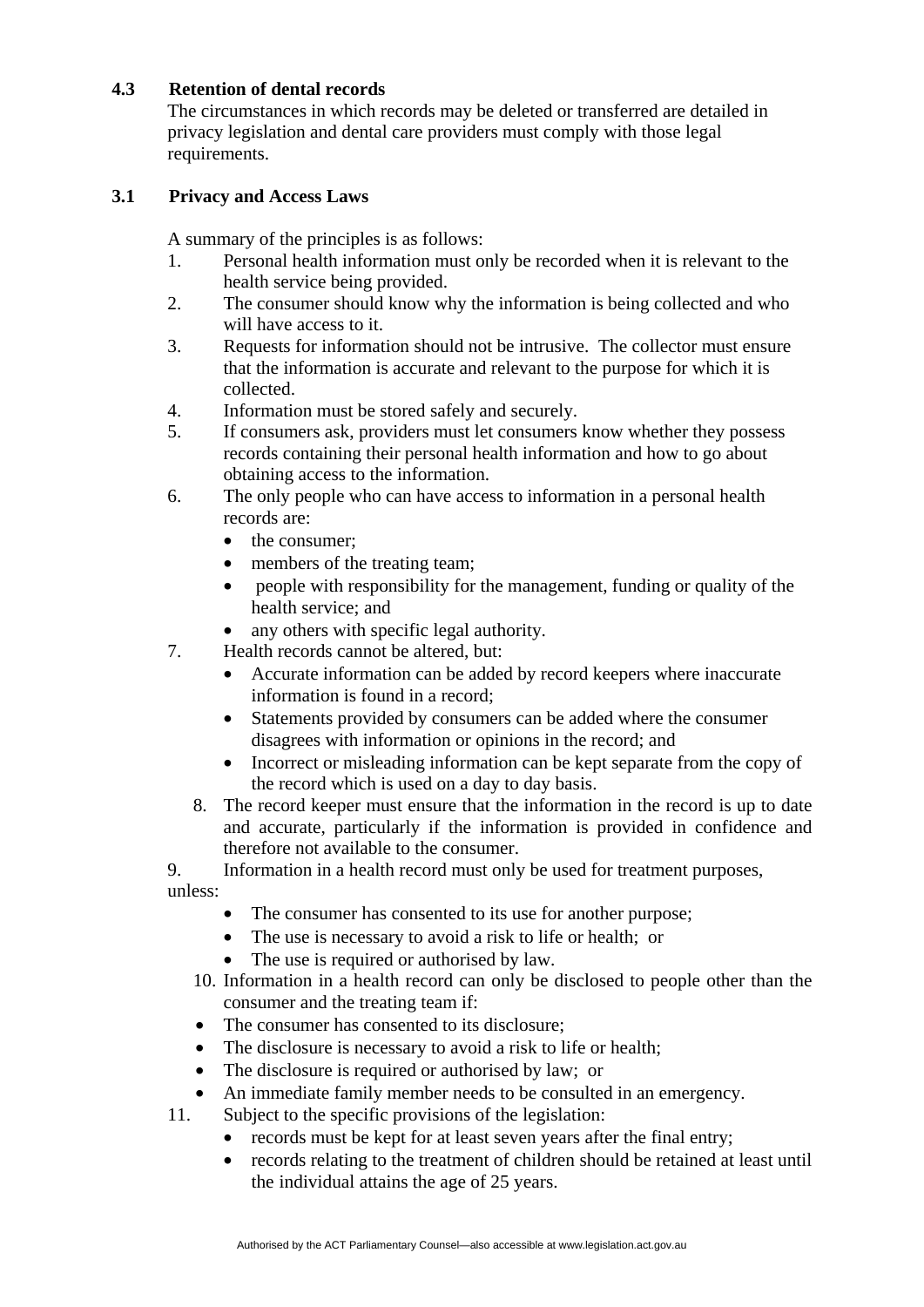Dental care providers should bear in mind the forensic use of dental records and wherever practicable retain records beyond these legislated minimum periods.

#### **4.4 Consent**

In order to practise in a professionally responsible manner, a dental care provider must assist patients to make well-informed decisions about treatment procedures. Treatment cannot be forced on a patient without his or her consent. The law of consent is summarized in a document published by the Board entitled *Consent: Assisting patients to make well-informed decisions* http://www.dentprac.vic.qov.auldocs/infoconsent.pdf.

### **4.5 Unprofessional conduct**

The Board will use the minimum standard described in this Code of Practice in evaluating the professional conduct of dental care providers, particularly in the context of disciplinary hearings. Failure to comply with this Code of Practice may be considered unprofessional conduct.

## **5. SURVEYS**

5.1 The Board requires registrants to complete any national survey which has been approved or deemed worthy by the Board.

## **5 RESOURCES**

#### **5.1 A.C.T.**

http://www.legislation.act.gov.au/a/1997-125/default.asp

#### **5.2 Commonwealth**

The Office of the Federal Privacy Commissioner website: http://www.privacy.gov.au/ *Privacy Act 1988* (as amended by the private sector amendments 2000)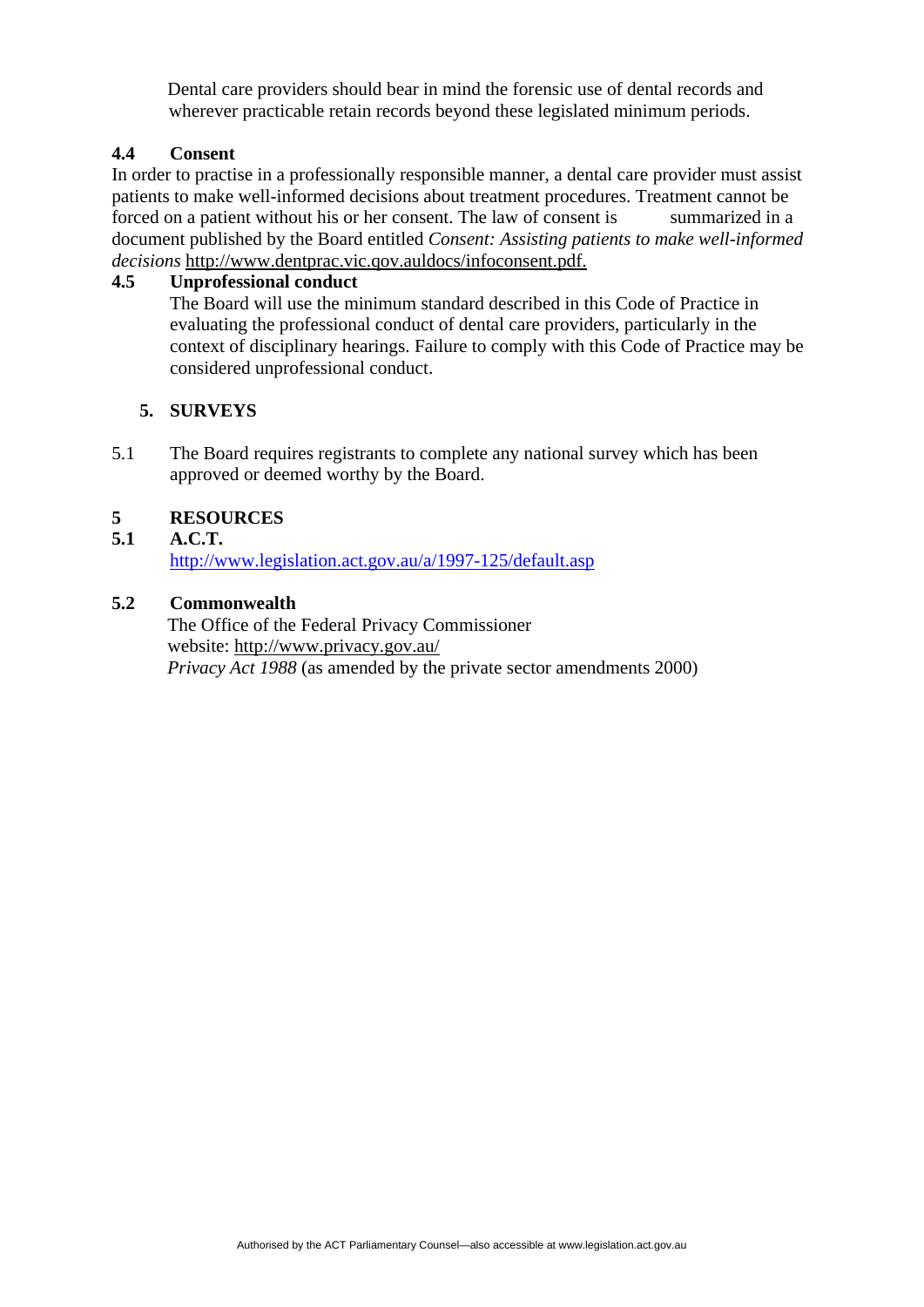# STANDARDS STATEMENT

# 4. Continuing Professional Development

The Board endorses the Continuing Professional Development information for Health Profession Boards published by ACT Health in May 2005 – Publication No 05/0471 (2000).

The Board will accept a program that meets the requirements of a professional association that is relevant to the health professional's practice as meeting the Board's requirements.

Incorporated registrants will meet the Board's standard if each director of the incorporated registrant meets the standard.

For registrants who do not undertake a program that meets a professional association's requirements the following code of practice is a standard:

1 . The Board has decided to introduce a system of Mandatory continuing, professional development (CPD) for dental care providers in the Australian Capital Territory. It will require practitioners to attend a specified number of hours of appropriate educational activities each two-year cycle. Such a system should merely formalize study that most registered persons already undertake voluntarily. A commitment to career-long learning indicates an acceptance of professional responsibilities, and the requirements of this code will represent a bare minimum expression of that commitment. Practitioners are encouraged to reflect further on their own practices to identify areas in which they can derive maximum benefit from CPD.

#### **Purpose**

2. This code of practice has been developed pursuant to Health Professionals Act (A.C.T.) 2004 (the Act). Its purpose is to ensure that registered dental care providers maintain a commitment to education that promotes high professional standards and enhances public safety.

#### **Scope**

- 3. This code applies to all persons with current registration under the Act, except those:
	- (a) who have notified the Board that they have ceased practice and whose registration therefore bears an appropriate condition; or
	- (b) who have been granted specific registration only (under the terms of the Act); or
	- (c) who have been granted provisional registration as a student only (under the terms of the Act).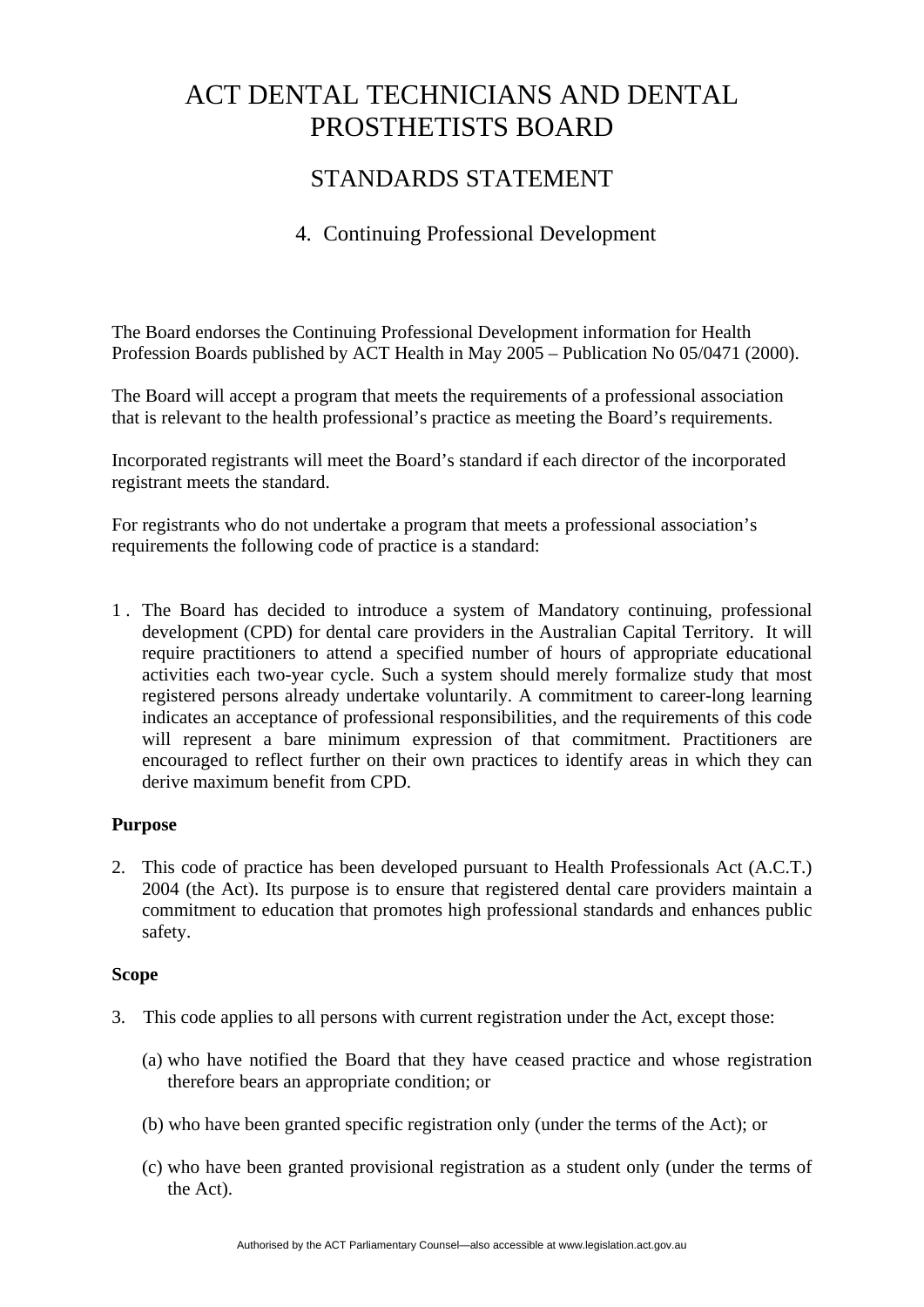#### **IMPLEMENTATION**

- 4. There will be an introductory period from the date of promulgation of this Code of Practice which will allow all persons who are registered at that time to prepare for the introduction of the mandatory scheme on 1 January 2006. During this introductory period, CPD hours will be able to be accumulated and can be carried over to the commencement of the first cycle.
- 5. In order for an activity to count towards a practitioner's CPD requirement, it must be approved by the Board or be run by a provider that is approved by the Board. The Board will establish an advisory committee to evaluate and approve providers and activities. The Board will publish a list of approved CPD activity providers and activities.

## **REQUIREMENTS**

#### **The cycle and its commencement date**

- 6. The CPD program will operate on a two-year cycle.
- 7. The first two-year cycle will commence on 1 January 2006.
- 8. When a person registers for the first time in the A.C.T. or has his or her registration restored after it has lapsed, the number of CPD hours the person needs to complete will be calculated on a pro rata basis according to the formula published by the Board from time to time.

#### **Maintenance of records**

9. All registered persons will be responsible for maintaining their own CPD records.

#### **Number of hours of CPD each cycle**

- 10. For **dental prosthetists** a minimum of **30 hours** of continuing education each twoyear cycle is required. These 30 hours must include attendance at courses of training in:
	- (a) infection control of not less than three hours in every twoyear period; and
	- (b) CPR of not less than two hours in every two-year period.
- 11. Eighty percent (80%) of CPD hours (that is, 24 hours per two-year cycle for dental technicians and dental prosthetists) must be scientific or clinically based.

#### **Annual attestation of compliance**

12. At the time of the annual renewal of registration, dental care providers must make a declaration about their participation in CPD in the preceding 12 months.

#### **Production of evidence of compliance**

13. Dental care providers must produce evidence of their CPD activities when requested to do so by the Board. Evidence will take the form of a logbook that provides details of the activities and the number of hours spent. In some cases the Board may ask for additional supporting information such as certificates of attendance.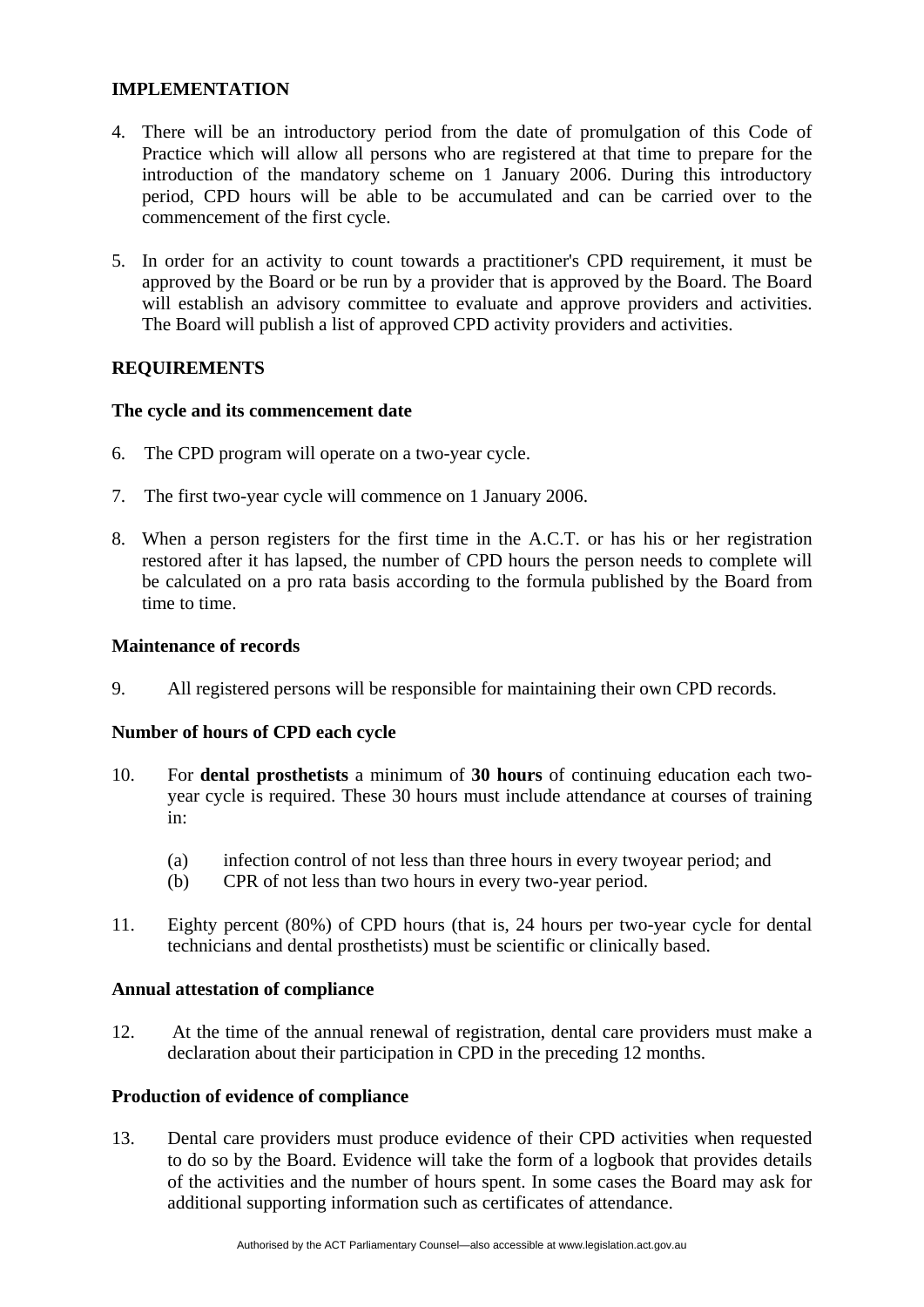14. The Board may request such evidence at any time, for example during an inspection of a practice for any matter which it is investigating, or at the time of a random audit of CPD compliance conducted by the Board, or at any other time as determined by the Board.

#### **NON-COMPLIANCE**

15. The Board may take disciplinary action against practitioners who fail to comply with these CPD requirements.

#### **Lifelong Learning Commitment**

Given the changing nature of the health professions and the plethora of new therapies and technology, it is essential that all registrants remain competent to practise. It is difficult for this competence to be maintained unless there is a continued commitment to continuing education, and this commitment should continue throughout a registrant's professional life.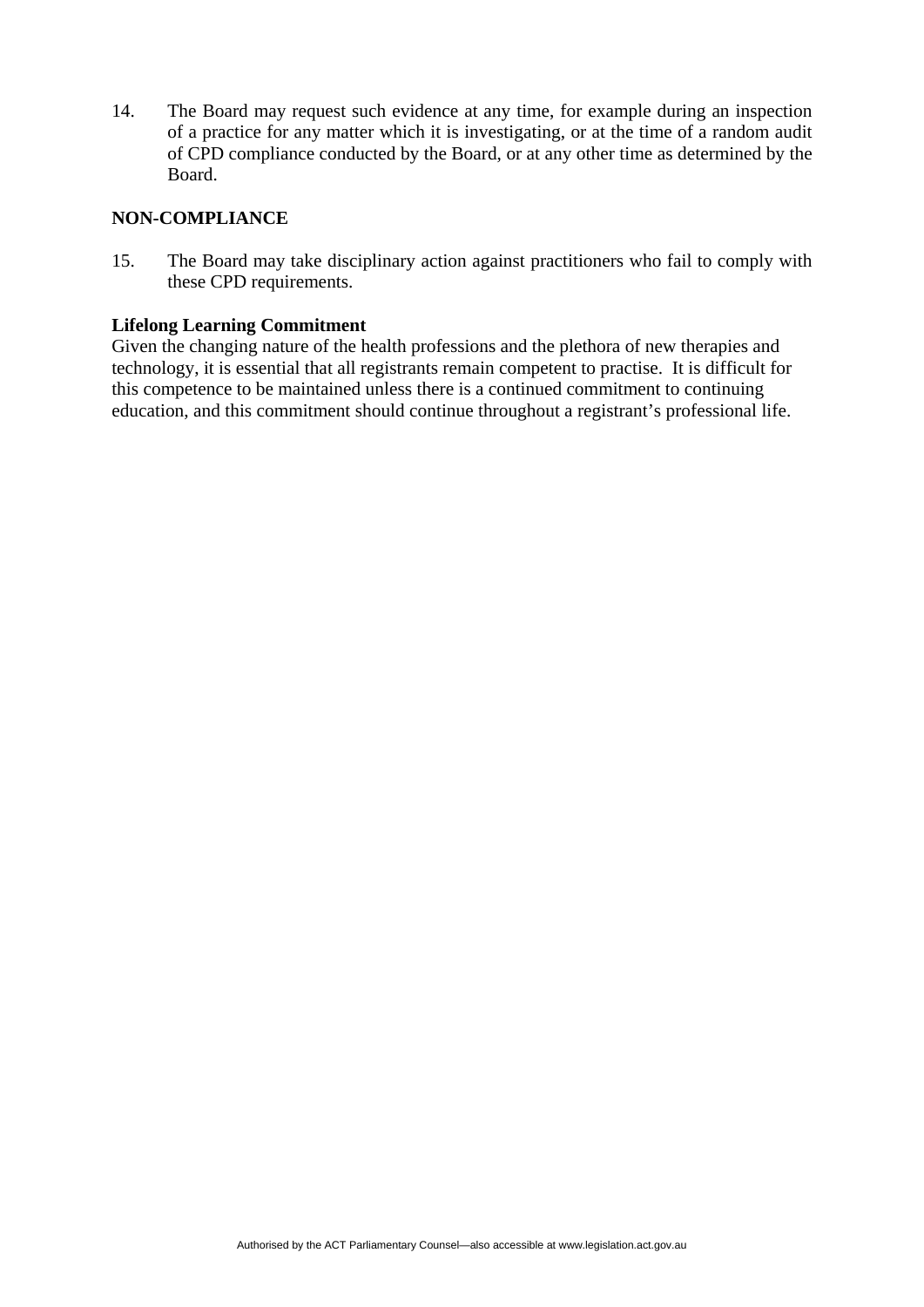# STANDARDS STATEMENT

# 5. Scope of Practice for Dental Prosthetists

The Board has determined to promulgate a code of practice, pursuant to the *Health Professionals Act 2004* to define the practice of dental prosthetics.

This Code of Practice will be subject to continuing review in the context of:

- evolving dental workforce needs;
- new technological developments; and
- the objectives of the Dental Practice Board.

There will be a formal review process within five years. In the meantime the Board encourages research to examine the boundaries defined by this code.

The Board requires registered practitioners to possess the competencies set out in the Advanced Diploma in Dental Prosthetics accredited, under the Health Training Package, by the Australian National Training Authority. It is fundamental to this Code that, within the defined range of competencies, dental prosthetists must practise only those skills for which they are registered and competent. Individuals may extend their range of skills within the parameters set out in Part 2 by undertaking training programs that the Board has approved.

## **PART 1**

This Code acknowledges that the dental prosthetist may work as an independent practitioner.

A dental prosthetist who has not completed a course of training approved by the Board in the making, fitting and repairing of partial dentures shall have a condition placed on his or her registration: "Not registered to deal directly with the public in the provision or repair of partial dentures."

## **PART 2**

This Part sets out the areas of dentistry in which dental prosthetists may practise. It is fundamental to this Code that, within the defined range of competencies, dental prosthetists must practise only those skills for which they are registered and competent.

- .1. A dental prosthetist may work as an independent practitioner in making, fitting, supplying, repairing or taking impressions for:
	- b) removable full and partial dentures;
	- b) flexible, removable mouthguards of a type used by persons engaged in sporting activities.
	- b) immediate dentures on a written referral to or from a registered dentist.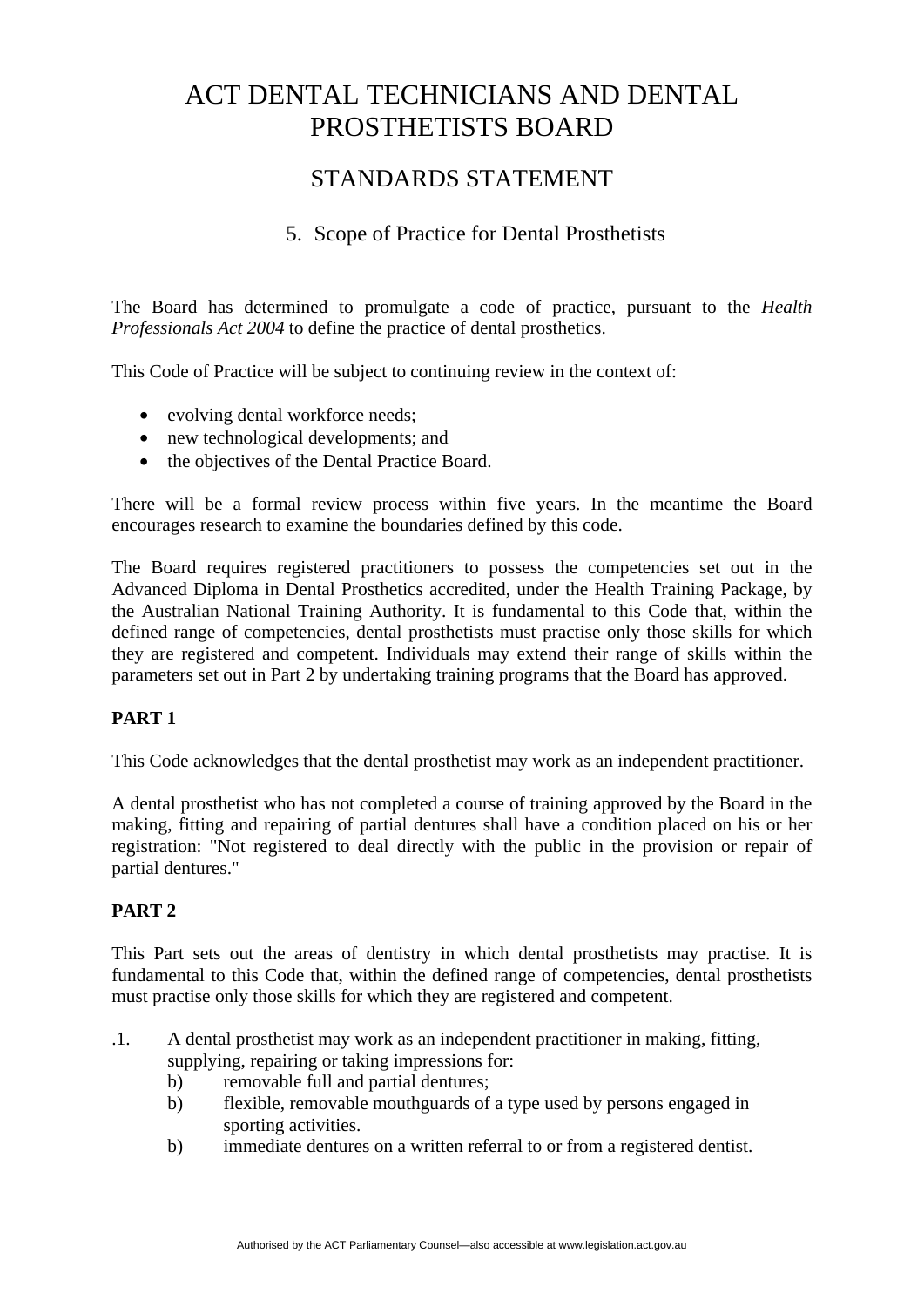- 2. Before taking any impression or fitting any removable dental appliance a dental prosthetist must take reasonable steps to ensure that the patient's mouth is fit for the purpose, and free of disease, disorder or abnormality.
- 3 Apart from the use of tissue conditioners and soft lining materials, a dental prosthetist must not adjust, modify or treat the natural dentition, bone, soft tissue or dental restorations.
- 4. A dental prosthetist may take impressions for, make, fit or supply:
	- a) removable implant-retained overdentures;
	- b) stents for the purpose of supply to dentist or surgeon;
	- c) Removable treatment denture over healing caps.

A dental prosthetist may not:

- a) remove or replace any implant or abutment component; or
- b) otherwise deal directly with the public in taking impressions for, making, fitting or supplying any implant-retained prosthesis.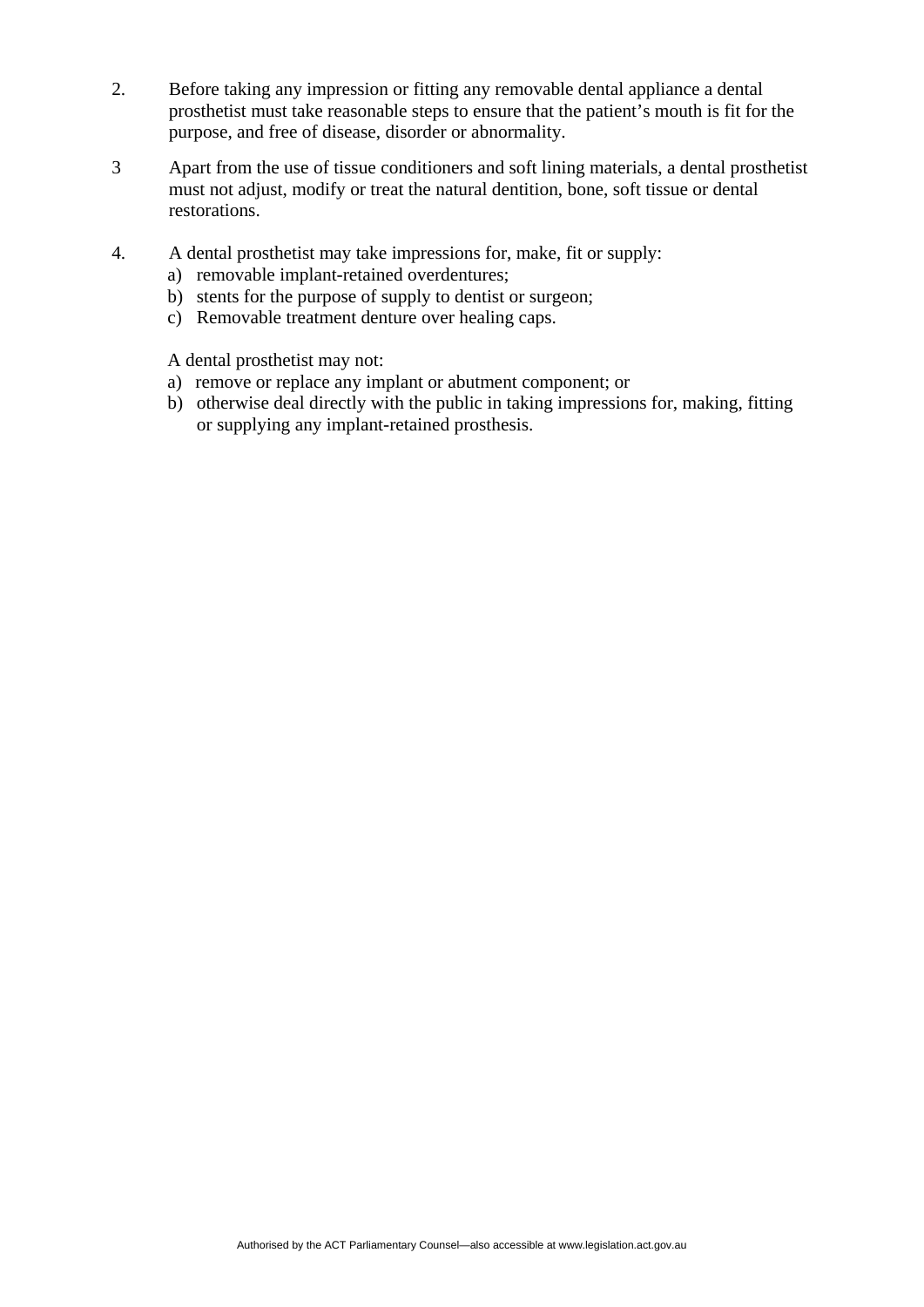# STANDARDS STATEMENT

# 6. Scope of Practice for Dental Technicians

The Board has determined to promulgate a code of practice, pursuant to the *Health Professionals Act 2004* to define the scope of practice of dental technicians.

This Code of Practice will be subject to continuing review in the context of:

- evolving dental workforce needs;
- new technological developments; and
- the objectives of the Dental Practice Board.

The Board encourages research to examine the boundaries defined by this code.

The Board requires registered practitioners to possess the competencies set out in the Diploma in Dental Technology accredited, under the Health Training Package, by the Australian National Training Authority. It is fundamental to this Code that, within the defined range of competencies, dental technicians must practise only those skills for which they are registered and competent. Individuals may extend their range of skills within the parameters set out in Part 2 by undertaking training programs that the Board has approved. Reference Schedule 5 – Continuing Professional Development (CPD).

## **PART 1**

This Code acknowledges that the dental technician may work as an independent practitioner.

## **PART 2**

This Part sets out the areas of dentistry in which dental technicians may practise. It is fundamental to this Code that, within the defined range of competencies prescribed by the Act in conjunction with the Health Training package, dental technicians must practise only those skills for which they are registered and competent as listed below:

- 1. A dental technician may not work direct to members the public and must work to a registered dentist and/or dental prosthetist in the following range of competencies:
	- a) Construct models
	- b) Construct custom impression trays
	- c) Construct registration rims
	- d) Articulate models and transfer records
	- e) Arrange artificial teeth for complete dentures
	- f) Wax, process and finish acrylic dentures and appliances
	- g) Construct immediate dentures
	- h) Set up and was movable partial dentures
	- i) Cast metal alloy removable partial denture framework
	- j) Construct metal, crown and bridge structures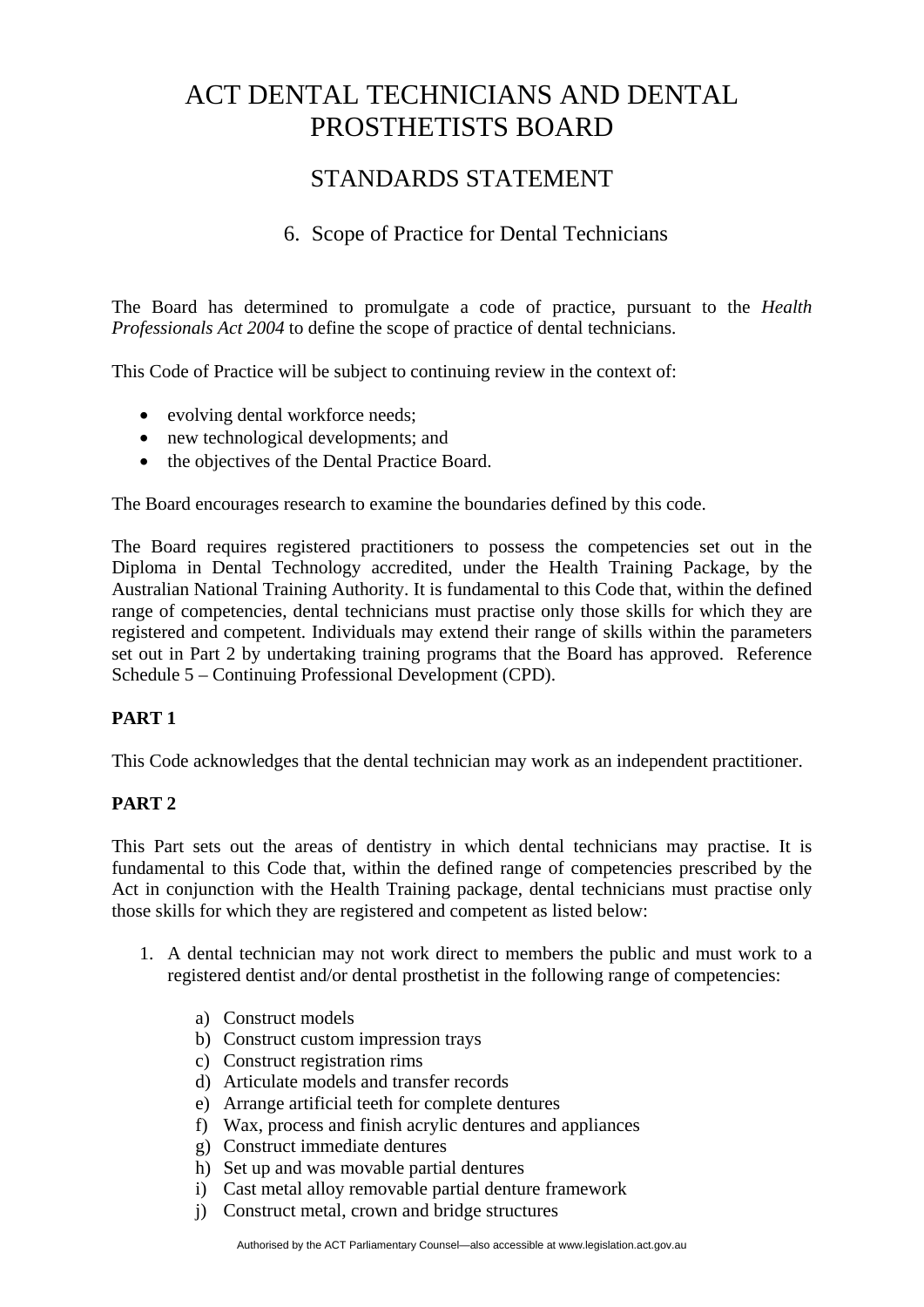- k) Join alloy structures
- l) Take tooth shades
- m) Construct ceramic restorations
- n) Construct orthodontic appliances
- o) Construct thermoformed bases and appliances
- p) Construct indirect composite/polymer fixed restorations
- q) Construct oral splints
- r) Repair and modify dentures and appliance
- s) Work effectively in the health industry
- t) Maintain infection control in small to medium sized health care establishments
- 2. A dental technician may not: (*as opposed to what a prosthetist may do)*

work as an independent practitioner in making, fitting, supplying, repairing or taking impressions for:

- **removable full and partial dentures;**
- flexible, removable mouthguards of a type used by persons engaged in sporting activities.
- **Inmediate dentures on a written referral to or from a registered dentist.**

 Apart from the use of tissue conditioners and soft lining materials, a dental prosthetist must not adjust, modify or treat the natural dentition, bone, soft tissue or dental restorations.

- 4. A dental prosthetist may take impressions for, make, fit or supply:
	- d) removable implant-retained overdentures;
	- e) stents for the purpose of supply to dentist or surgeon;
	- f) Removable treatment denture over healing caps.

A dental prosthetist may not:

- b) remove or replace any implant or abutment component; or
- b) otherwise deal directly with the public in taking impressions for, making, fitting or supplying any implant-retained prosthesis.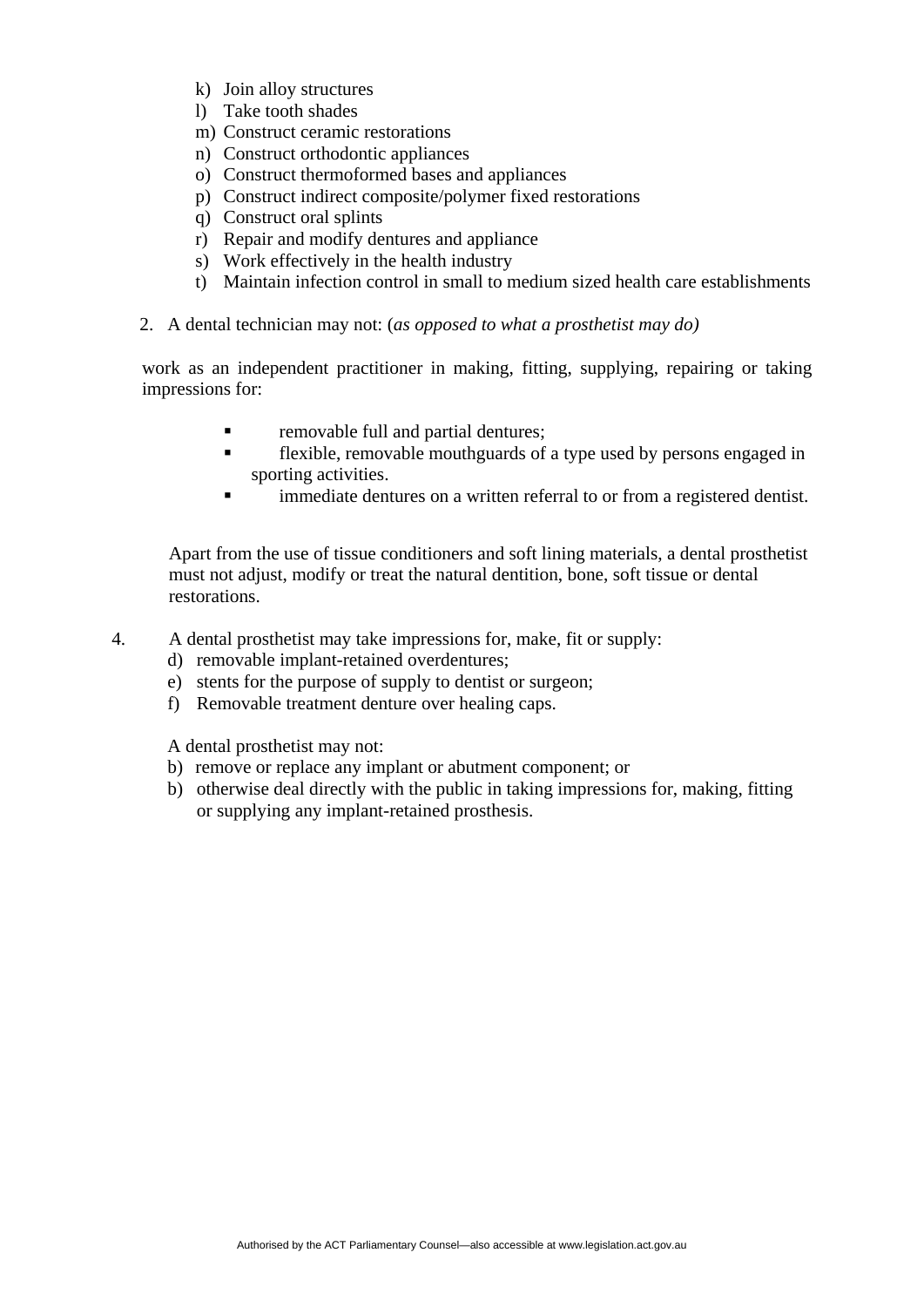# STANDARDS STATEMENT

# 7. Infection Control

1. The purpose of this standards statement is to ensure that dental care providers practise in a way that maintains and enhances public health and safety by ensuring that the risk of the spread of infectious diseases is prevented or minimized.

## **Scope**

2. This code applies to all persons with current registration under the Health Professionals Act 2004.

#### **REVIEW**

3. This code of practice will be reviewed and updated regularly to ensure it accords with legislation, national and international standards and any developments in the provision of dental care.

## **INTRODUCTION**

- 4. Many infectious agents are present in health care settings.
- 5. The purpose of infection control is to prevent the transmission of these disease-producing micro-organisms:
	- from one patient to another;
	- from dental care provider to patient;
	- from patient to dental care provider or other staff (such as an assistant, receptionist, laboratory technician).
- 6. Effective infection control requires attention to the following matters:

a. applying basic measures for infection control (this includes observing standard and additional precautions, identifying hazards and minimizing risks, identifying who is at risk and from what);

b. adopting quality management practices (this includes administrative arrangements such as a documented infection control program in which staff are educated and regularly retrained, understanding the ethical and legal considerations that affect the delivery of dental care);

c. developing effective work practices and procedures that prevent the transmission of infectious agents (such as correct handwashing and personal hygiene, use of personal protective equipment; environmental hygiene including the design and maintenance of premises, management of clinical wastes, handling and disposal of sharps, handling of blood, the management of incidents involving exposure to blood or body fluid, environmental cleaning and spills management and protection for dental care providers including health status records, immunisation and testing of immune status);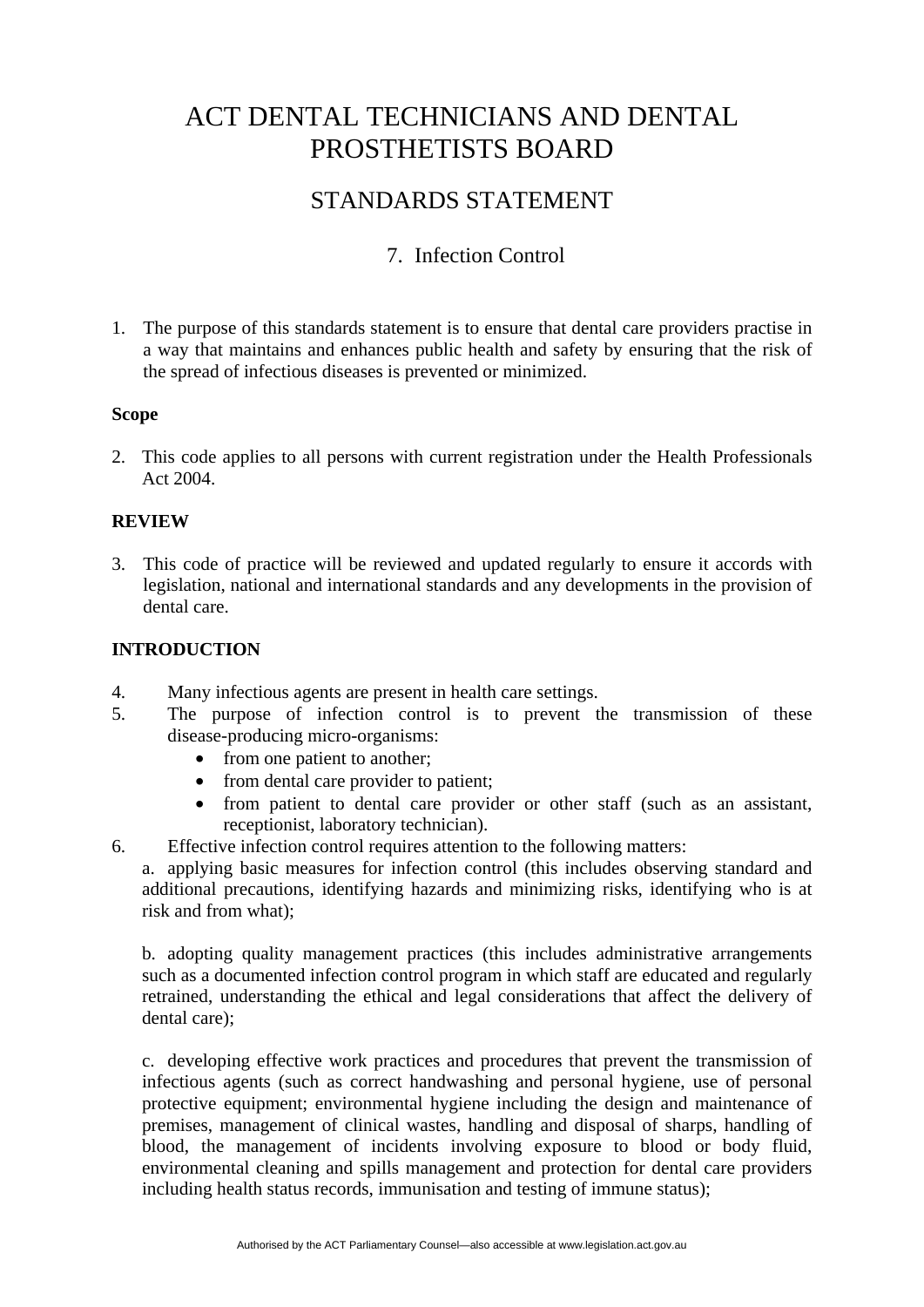d. managing specific infectious diseases (this includes identifying the major risk factors and establishing management procedures for patients, dental care providers and their staff, instruments, the practice etc);

e. identifying infection control strategies in a specialized health care setting such as dental premises (i.e. identifying the major risk factors and management procedures that specifically pertain to dental practice).

[Taken from Commonwealth Government Department of Health & Ageing Infection control guidelines for the *prevention of transmission of infectious diseases* in the health care setting]

## **REQUIREMENTS**

#### **Documentation**

- 7. Every place where dental care is being provided must have the following three documents in either hard copy or electronic form. "Electronic form" includes guaranteed internet access. Every working practitioner must have access to these documents:
- a. a manual setting out the infection control protocols and procedures used in that practice, which is based on the documents listed at b. and c.;
- b. the Commonwealth Government Department of Health and Ageing's *Infection control guidelines for the prevention of transmission of infectious diseases in the health care setting* (published January 2004);
- c. the Australian and New Zealand Standard **AS/NZS 4815:[current** edition] *Officebased health care facilities not involved in complex patient procedures and processes*  cleaning, disinfecting *and sterilizing reusable medical and surgical* instruments and *equipment, and maintenance of the associated environment.* (dental care providers work under AS/NZS 4815 unless they work within an organization and that organization operates under AS/NZS 4187:[current edition] *Cleaning, disinfecting and sterilizing reusable medical and surgical instruments and equipment, and maintenance of associated environments in health care facilities).*

#### **Behaviours**

8. Every practitioner must:

a. ensure the premises in which he or she practises are kept in a clean and hygienic state to prevent the spread of infectious disease;

b. ensure that in attending a patient he or she takes such steps as are practicable to prevent or contain the spread of infectious disease; and

c. act in accordance with the requirements set out in the three documents referred to at point 7 above.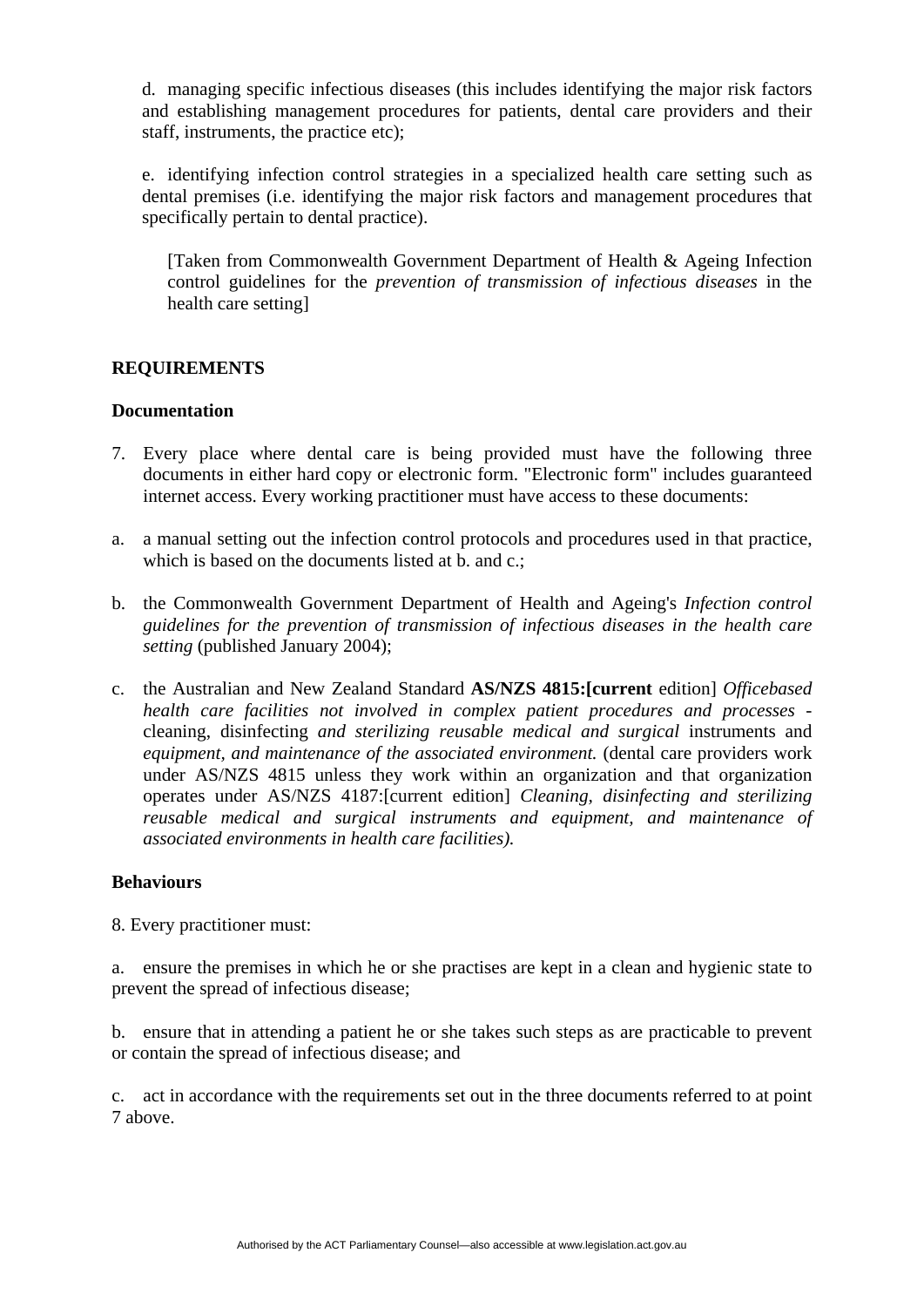#### **NON-COMPLIANCE**

9. The Board may take disciplinary action against practitioners who fail to comply with these infection control requirements.

**RESOURCES** 10. Department of Health & Ageing's Infection control *guidelines is* available online at: http://www.icq.health.gov.au

11. Standards Australia documents are available from:

http://www.standards.com.au 19-25 Raglan Street, South Melbourne Victoria 3205 C 1300 65 46 46

12. Dental Practice Board of Victoria's publications are available from:

htti2://www.dentprac.vic.qov.au 2 +61 3 9694 9900

13. An example of a procedures manual for infection control in dental practice can be found at the Australian Dental Association Victorian Branch Inc's website at: www.adavb.com.au (under Member Services/infection Control)

14. National Health & Medical Research Council The *Australian Immunisation Handbook (current edition) available* at: http://www.nhmrc.qov.au/pubiications/cdhome.htm

15. Department of Health and Human Services Centers for Disease Control and Prevention *(USA) Guidelines for Infection Control in Dental Health-Care Settings - 2003* available at: http://www.cdc.gov/oralhealth/infectioncontrol/guidelines/index.htm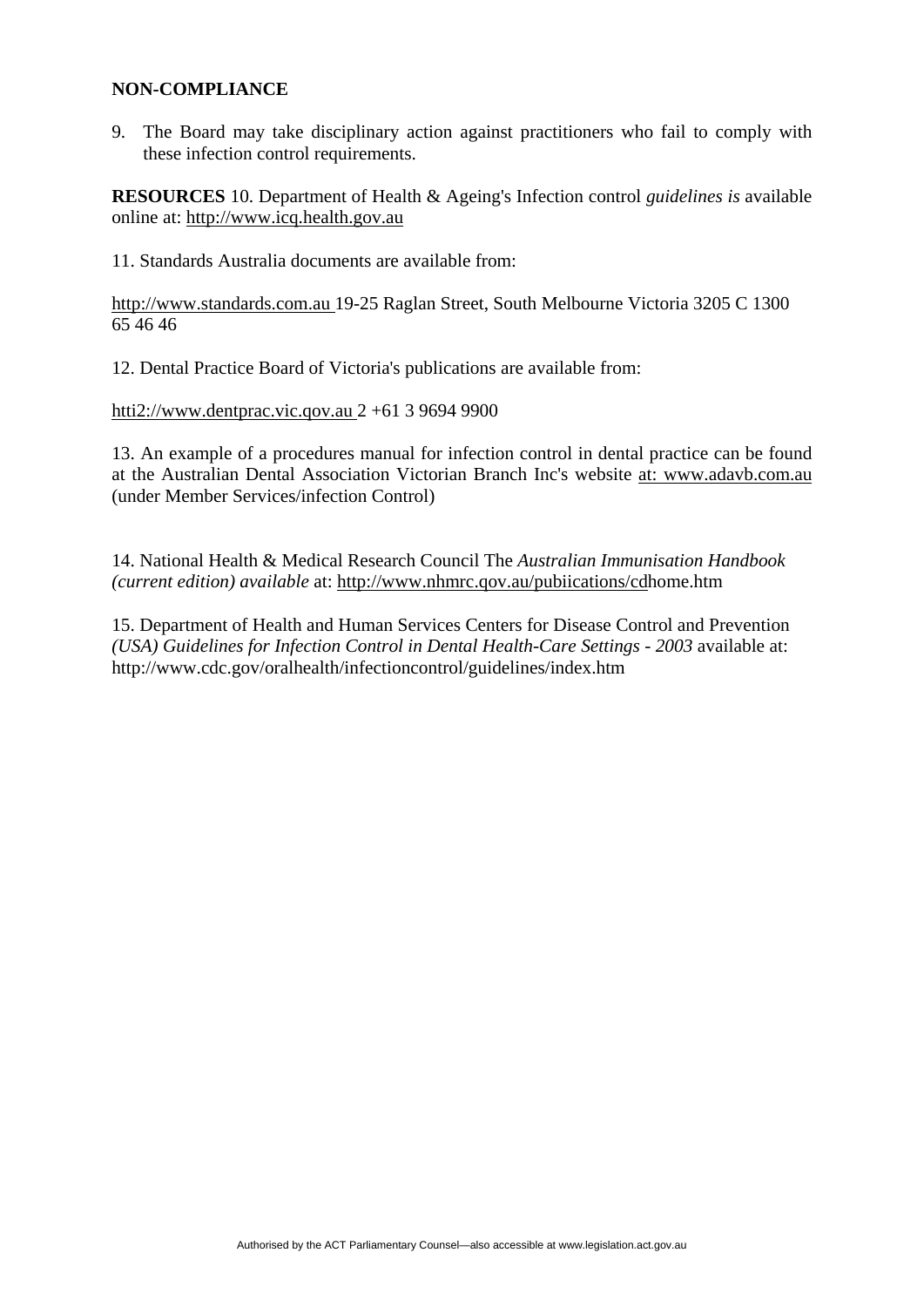# STANDARDS STATEMENT

# 8. Recency of Practice

The Board has determined the following standard for Recency of Practice.

1. An applicant wishing to apply for registration after a two-year period out of the profession must undertake the actions in paragraph 2 to the Board's satisfaction.

- 2. The applicant will need to undertake one of the following:
	- a) If self employed, undertake a refresher course approved in writing by the board or submit to an examination to re-instate registration
	- b) if employed by a laboratory, the applicant must work under the supervision of a registered technician or prothetist until competence is established
	- c) sit an examination as determined by the Board

3. To demonstrate recency of practice at the time of application for registration (including at renewal of registration), the applicant must include in the application—

- a) evidence that the applicant has completed on average at least 10 hours of practice each week during the two-year period before the day the application is made; or
- b) evidence of the applicant's attendance and satisfactory completion of a refresher course approved in writing by the board; or
- c) other evidence that demonstrates the applicant's recency of practice (for example Continued Professional Development (CPD) as required in the board's standards statement on CPD).

#### Restricted Practice

4. The Board may place conditions on a person's registration if it is not satisfied that the person has sufficient recency of practice to demonstrate competence in an area of practice.

## Temporary Registration

5. The Board may register a person with conditions to gain experience necessary to demonstrate competence or to gain a necessary qualification.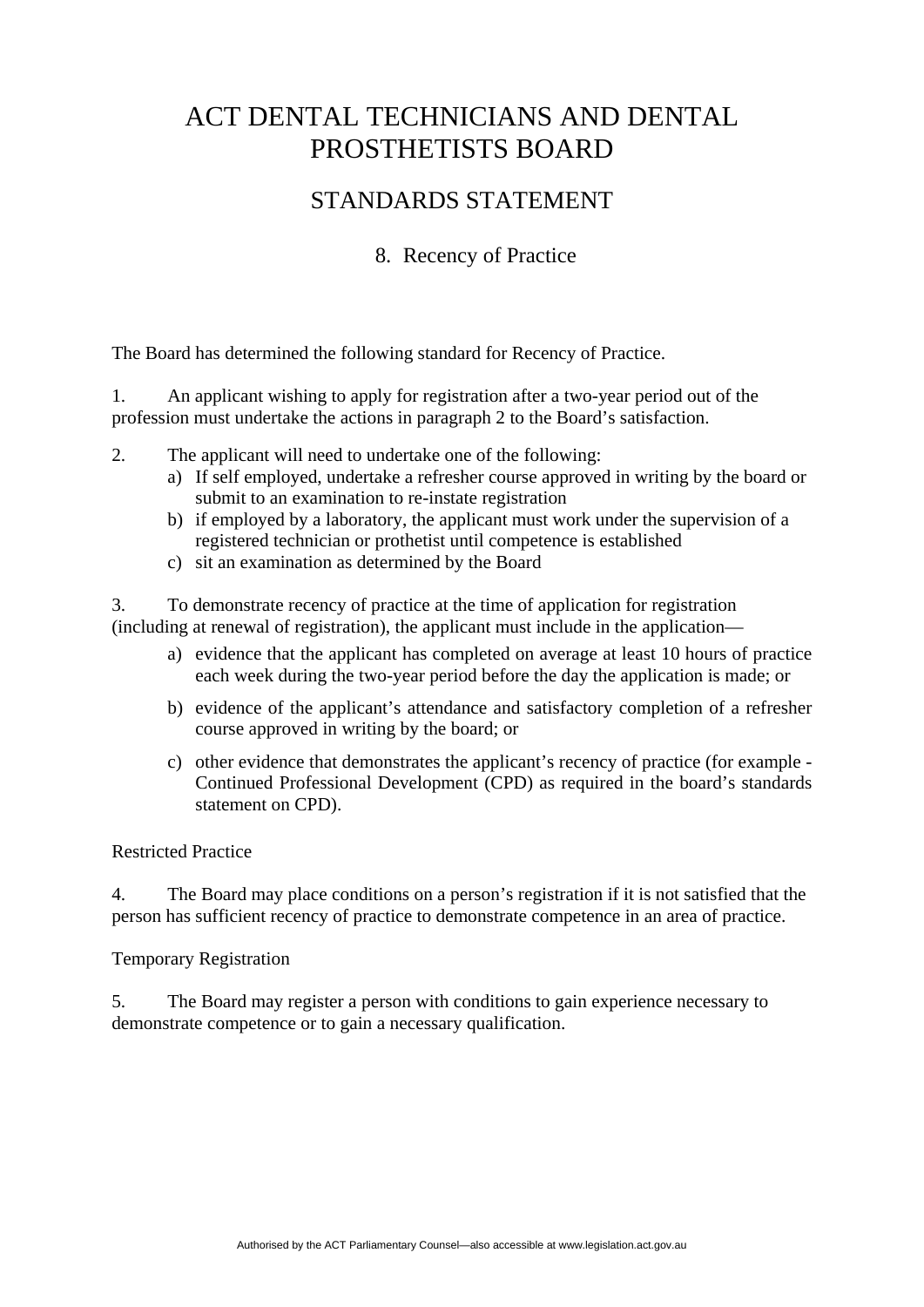# STANDARDS STATEMENT

# 9. Code of Ethics

A code of ethics has been introduced by the ACT Dental Technicians and Dental Prosthetists Board to give a reference of standards to the registered Dental Prosthetists in the ACT.

The basis of all codes shows this vocation's services to the community before personal gain.

Between fellow practitioners, oral undertakings are accepted without a thought of writing, and it is etiquette that older members assist the younger by every means in their power.

Dental Prosthetists do not act for or attend the patients of fellow practitioners, without good cause.

Members of this vocation shall only advertise in accordance with the Dental Technicians and Dental Prosthetists Act 1988.

Moral fitness is essential in the aspirant to a true vocation, and dereliction of duty is a matter for discipline under Section 44 of the Act.

In regard to all rules, members shall be wittingly subject to inspection and approval by the members of the Dental Technicians and Dental Prosthetists Board or its duly appointed representatives.

# **ARTICLE 1: CONCERNING THE DENTAL PROSTHETIST**

Section 1. Dental Prosthetists' consciences must always govern their motives, aims and purposes, and must always be inspired by unselfishness, self-improvement and service to others.

Section 2. Dental Prosthetists shall be free to choose whom they shall serve.

Section 3. Dental Prosthetists shall not attend a patient while under influence or effects of drugs, alcohol or sedatives.

Section 4. Dental Prosthetists shall always observe the laws and accept rules governing personal conduct, modesty and propriety at all times.

Section 5. Dental Prosthetists shall be properly dressed and of clean appearance at all times, while attending a patient.

# **ARTICLE 2: CONCERNING THE PATIENT**

Section 1. Confidences of a patient, facts concerning his or her domestic life, character and disposition shall be considered as a secret never to be divulged to anyone except by consent of the patient, or when required by law.